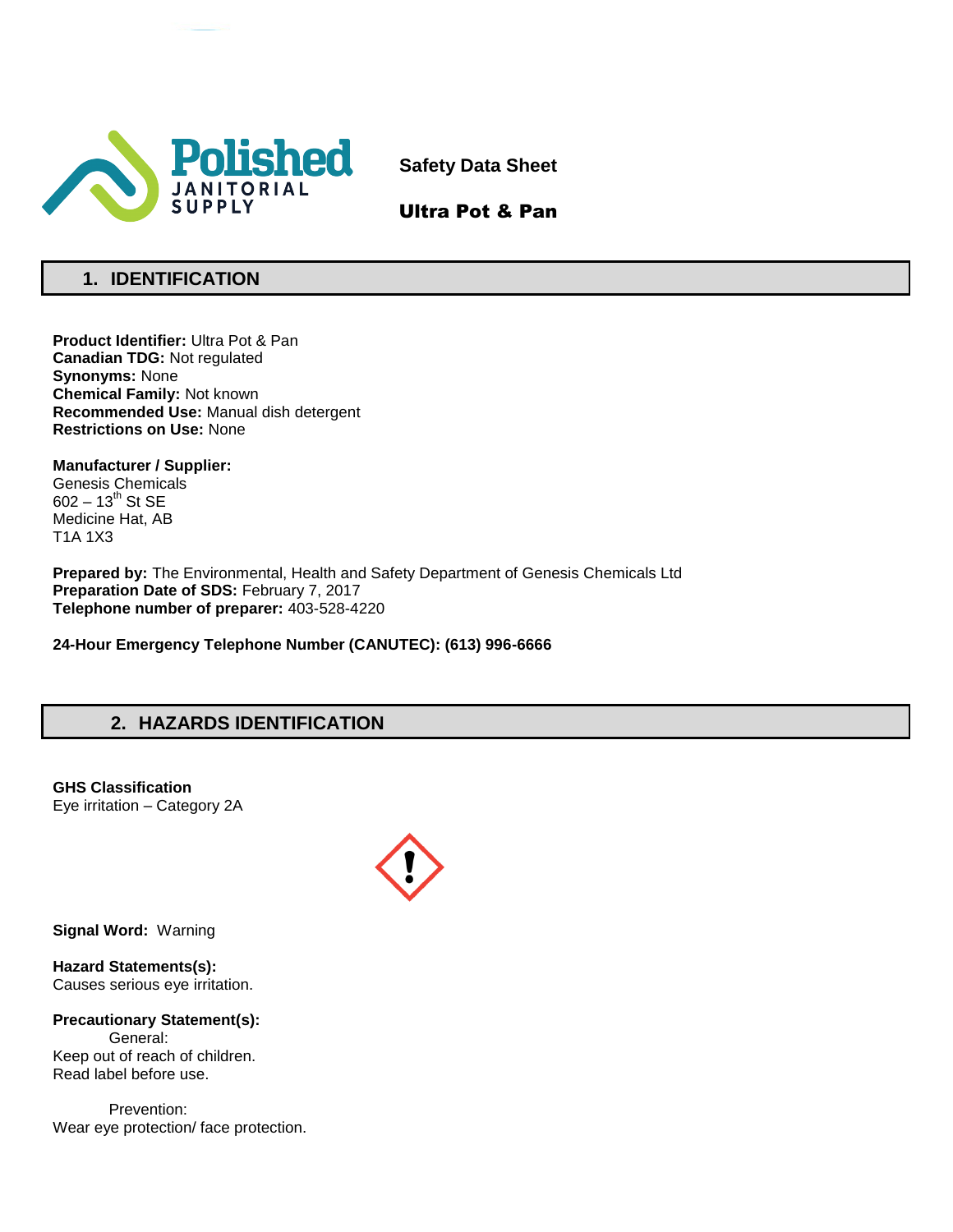Response:

IF IN EYES: Rinse cautiously with water for several minutes. Remove contact lenses, if present and easy to do. If eye irritation persists: Get medical advice/attention.

#### **Other Hazards:**

None known.

# **3. COMPOSITION/INFORMATION ON INGREDIENTS**

#### **Mixture**

| <b>Chemical Name</b>                      | CAS No.    | <b>Concentration %</b> |  |
|-------------------------------------------|------------|------------------------|--|
| Proprietary Component, Trade<br>Secret    | XXXXX-XX-X | $20$                   |  |
| Sodium (C14-16) alpha olefin<br>sulfonate | 68439-57-6 | $5 - 15$               |  |
| Alkyl (C10-16) Benzenesulfonic<br>acid    | 68584-22-5 | $5 - 10$               |  |
| Proprietary Component, Trade<br>Secret    | XXXXX-XX-X | $5 - 10$               |  |
| Amines, C12-18-alkyldimethyl              | 68391-04-8 | - 5                    |  |

#### **Notes**

\*\*If Chemical Name/CAS No is "proprietary" and/or Weight-% is listed as a range, the specific chemical identity and/or percentage of composition has been withheld as a trade secret.\*\*

## **4. FIRST AID MEASURES**

### **First-aid Measures**

#### **General**

Move out of dangerous area. Show this safety data sheet to the doctor in attendance. Do not leave the victim unattended.

#### **Inhalation**

Move to fresh air. Keep at rest in a position comfortable for breathing. Call a Poison Centre or doctor if you feel unwell or are concerned.

#### **Skin Contact**

Take off contaminated clothing, shoes and leather goods (e.g. watchbands, belts). Immediately rinse with lukewarm, gently flowing water for 15-20 minutes. If skin irritation or a rash occurs, get medical advice/attention. Thoroughly clean clothing, shoes and leather goods before reuse or dispose of safely.

#### **Eye Contact**

Immediately rinse the contaminated eye(s) with lukewarm, gently flowing water for 15-20 minutes, while holding the eyelid(s) open. Take care not to rinse contaminated water into the unaffected eye or onto the face. Remove contact lenses, if present and easy to do. If eye irritation persists, get medical advice/attention.

### **Ingestion**

Immediately call a Poison Centre or doctor. Do not induce vomiting.

#### **Most Important Symptoms and Effects, Acute and Delayed**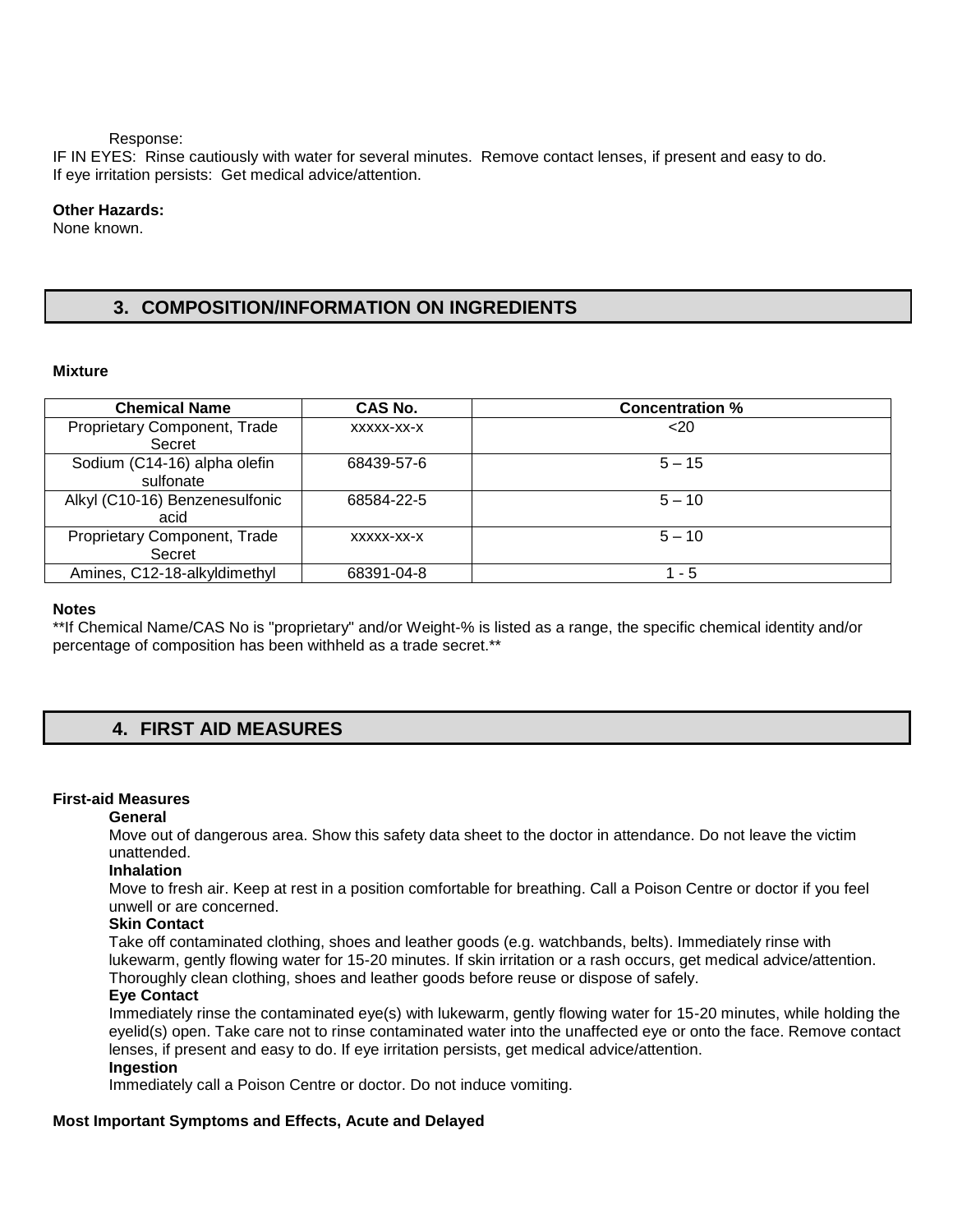Symptoms may include stinging. tearing, redness, swelling, and blurred vision. Skin irritation. May cause redness and pain.

#### **Immediate Medical Attention and Special Treatment**

#### **Special Instructions**

Provide general supportive measures and treat symptomatically. In case of shortness of breath, give oxygen. Keep victim warm. Keep victim under observation. Symptoms may be delayed.

### **5. FIRE-FIGHTING MEASURES**

#### **Extinguishing Media**

**Suitable Extinguishing Media** Carbon dioxide, appropriate dry chemical powder, alcohol foa or water spray. **Unsuitable Extinguishing Media**  High volume water jet.

#### **Specific Hazards Arising from the Chemical**

Do not allow run-off from fire fighting to enter drains or water courses.

#### **Special Protective Equipment and Precautions for Fire-fighters**

Evacuate area. Approach fire from upwind to avoid hazardous vapours or gases. Stop leak before attempting to put out the fire. Before entry, especially into confined areas, use an appropriate monitor to check for: toxic gases or vapours, flammable or explosive atmosphere. Dike and recover contaminated water for appropriate disposal. Fire-fighters may enter the area if positive pressure SCBA and full Bunker Gear is worn. If there is potential for skin contact with concentrated cleaner: chemical protective clothing (e.g. chemical splash suit) and positive pressure SCBA may be necessary. See Skin Protection in Section 8 (Exposure Controls/Personal Protection) for advice on suitable chemical protective materials.

# **6. ACCIDENTAL RELEASE MEASURES**

#### **Personal Precautions, Protective Equipment, and Emergency Procedures**

Concentrated product: evacuate the area immediately. Isolate the hazard area. Keep out unnecessary and unprotected personnel. Eliminate all ignition sources. Use grounded, explosion-proof equipment. Distant ignition and flashback are possible.

Increase ventilation to area or move leaking container to a well-ventilated and secure area. Do not touch damaged containers or spilled product unless wearing appropriate protective equipment. Use the personal protective equipment recommended in Section 8 of this safety data sheet.

Review Section 7 (Handling) of this safety data sheet before proceeding with clean-up.

Before entry, especially into confined areas, check atmosphere with an appropriate monitor. Monitor area for flammable or explosive atmosphere.

Product (diluted as directed): use the personal protective equipment recommended in Section 8 of this safety data sheet. No other special precautions are necessary.

#### **Environmental Precautions**

Concentrated product: do not allow into any sewer, on the ground or into any waterway. If the spill is inside a building, prevent product from entering drains, ventilation systems and confined areas.

#### **Methods and Materials for Containment and Cleaning Up**

Concentrated product: small spills or leaks: contain and soak up spill with absorbent that does not react with spilled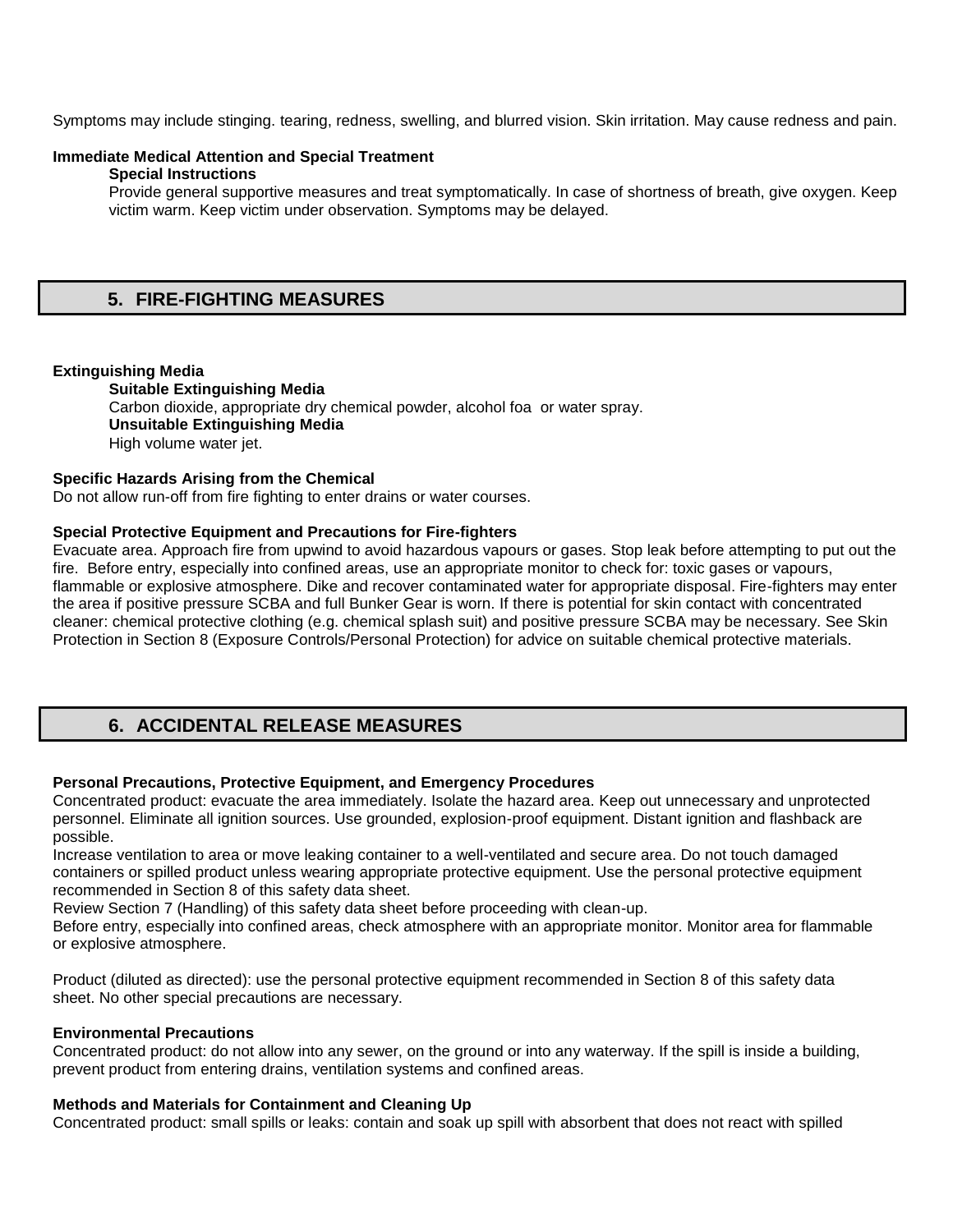product. Do NOT use combustible materials such as sawdust. Place used absorbent into suitable, covered, labelled containers for disposal.

Concentrated product: large spills or leaks: cover the spill surface with the appropriate type of foam to reduce the release of vapour. Dike spilled product to prevent runoff. Remove or recover liquid using pumps or vacuum equipment. Dike and recover contaminated water for appropriate disposal. Store recovered product in suitable containers that are: tightly-covered.

Product (diluted as directed): no special clean-up methods are necessary. **Other Information** 

Report spills to local health, safety and environmental authorities, as required.

# **7. HANDLING AND STORAGE**

#### **Precautions for Safe Handling**

When handling diluted product: no special handling precautions are necessary.

When handling concentrated product: avoid prolonged contact with eyes or prolonged skin contact. Do not ingest. Use good personal hygiene. Handle and open containers with care. Keep away from heat, sparks and flame. Use with adequate ventilation. Drum lining may occasionally chip and fall to bottom of container after long storage or excessive handling. As a precaution, pour liquid through filter/strainer to catch small pieces of liner before blending or repackaging. Keep the containers closed when not in use. Do not cut, drill, grind, weld or perform similar operations on or near containers. Partially filled containers should be blanketed with nitrogen.

#### **Conditions for Safe Storage**

Store in a cool, dry, well-ventilated area, away from heat and ignition sources. Place away from incompatible materials (see Section 10: Stability and Reactivity). Store in accordance with good industrial practices. Protect from conditions listed in Conditions to Avoid in Section 10 (Stability and Reactivity). Keep amount in storage to a minimum. Comply with all applicable health and safety regulations, fire and building codes.

#### **Materials to Avoid**

None known.

# **8. EXPOSURE CONTROLS/PERSONAL PROTECTION**

#### **Control Parameters**

#### **Occupational exposure limits**

No exposure limits noted for ingredient(s).

#### **Biological limit values**

No biological exposure limits noted for the ingredient(s).

#### **Appropriate Engineering Controls**

General ventilation is usually adequate. Provide eyewash and safety shower if contact or splash hazard exists. When handling large quantities of concentrated product: use a local exhaust ventilation and enclosure, if necessary, to control amount in the air. Use non-sparking ventilation systems, approved explosion-proof equipment and intrinsically safe electrical systems in areas where this product is used and stored.

#### **Individual Protection Measures**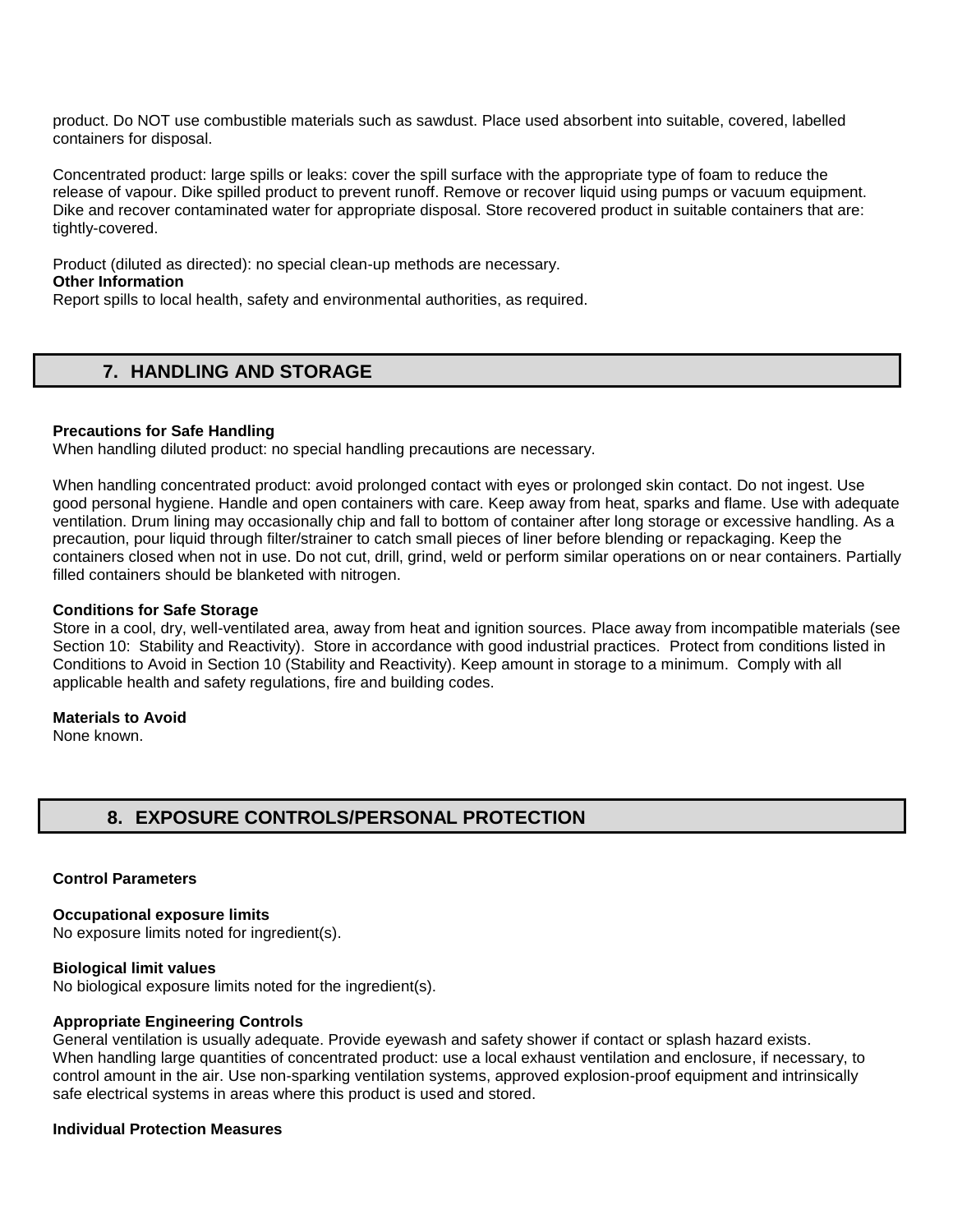#### **Eye/Face Protection**

Do not get in eyes. Wear chemical safety goggles.

#### **Skin Protection**

Wear chemical protective clothing e.g. gloves, aprons, boots.

Suitable materials are: Barrier® (PE/PA/PE), Silver Shield/4H® (PE/EVAL/PE), Tychem® Responder, Tychem® TK.

#### **Respiratory Protection**

Not normally required if product is used as directed.

Concentrated product: wear a NIOSH approved air-purifying respirator with an organic vapour cartridge. For non-routine or emergency situations: wear a NIOSH approved air-purifying respirator with an organic vapour Cartridge, or, wear a NIOSH approved self-contained breathing apparatus (SCBA) or supplied air respirator. **Other Personal Protection Data:** Ensure that eyewash stations and safety showers are proximal to the workstation location.

## **9. CHEMICAL AND PHYSICAL PROPERTIES**

#### **Basic Physical and Chemical Properties**

| Yellow liquid                                |
|----------------------------------------------|
| Citrus                                       |
| Not available                                |
| $8.0 - 11.0$                                 |
| Not available                                |
| Not available                                |
| >100 °C / >212 °F (PMCC)                     |
| Not available                                |
| Not applicable (liquid).                     |
| Not available (upper); Not available (lower) |
|                                              |
| Not determined or unknown                    |
| Not available                                |
| $1.0 - 1.10$ @ 20 °C                         |
| Completely miscible                          |
| Not available                                |
|                                              |
| Not available                                |
| Not available                                |
| Not available                                |
|                                              |
| Liquid                                       |
|                                              |

### **10. STABILITY AND REACTIVITY**

#### **Reactivity**

Not reactive. Not sensitive to mechanical impact.

#### **Chemical Stability** Normally stable.

**Possibility of Hazardous Reactions**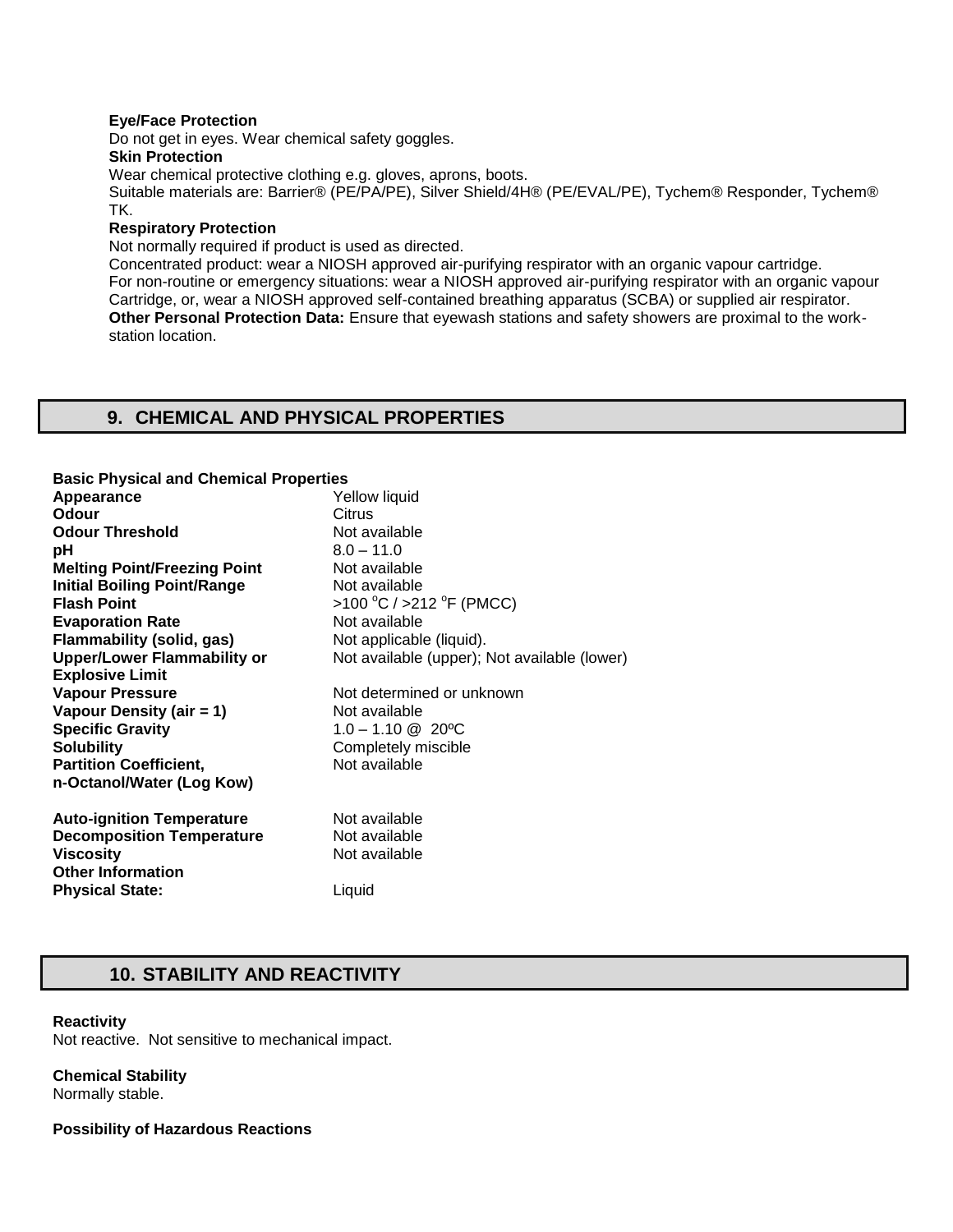None expected under normal conditions of storage and use.

#### **Conditions to Avoid**

Excessive heat, open flames and ignition sources.

**Incompatible Materials**  Oxidizing agents (e.g. peroxides).

#### **Hazardous Decomposition Products**

Carbon monoxide and carbon dioxide.

## **11. TOXICOLOGICAL INFORMATION**

**Likely Routes of Exposure**  Inhalation; skin contact; eye contact; ingestion.

**Information on toxicological effects**

**Acute toxicity** Harmful if swallowed.

**Skin Corrosion/Irritation**  May cause slight skin irritation. Prolonged or repeated contact may cause defatting and drying of the skin.

#### **Serious Eye Damage/Irritation**

Causes serious eye irritation.

**STOT (Specific Target Organ Toxicity) - Single Exposure Inhalation**  No data available.

**Aspiration Hazard**

No data available.

**STOT (Specific Target Organ Toxicity) - Repeated Exposure**  No data available.

#### **Respiratory and/or Skin Sensitization**  No data available.

**Acute Test of Product: Acute Oral LD50:** Not available. **Acute Dermal LD50:** Not available. **Acute Inhalation LC50:** Not Available.

### **Carcinogenicity**

This product is not considered to be a carcinogen by IARC, ACGIH, NTP, or OSHA.

**US. OSHA Specifically Regulated Substances (29 CFR 1910.1001-1050)** Not listed.

**Reproductive Toxicity Development of Offspring**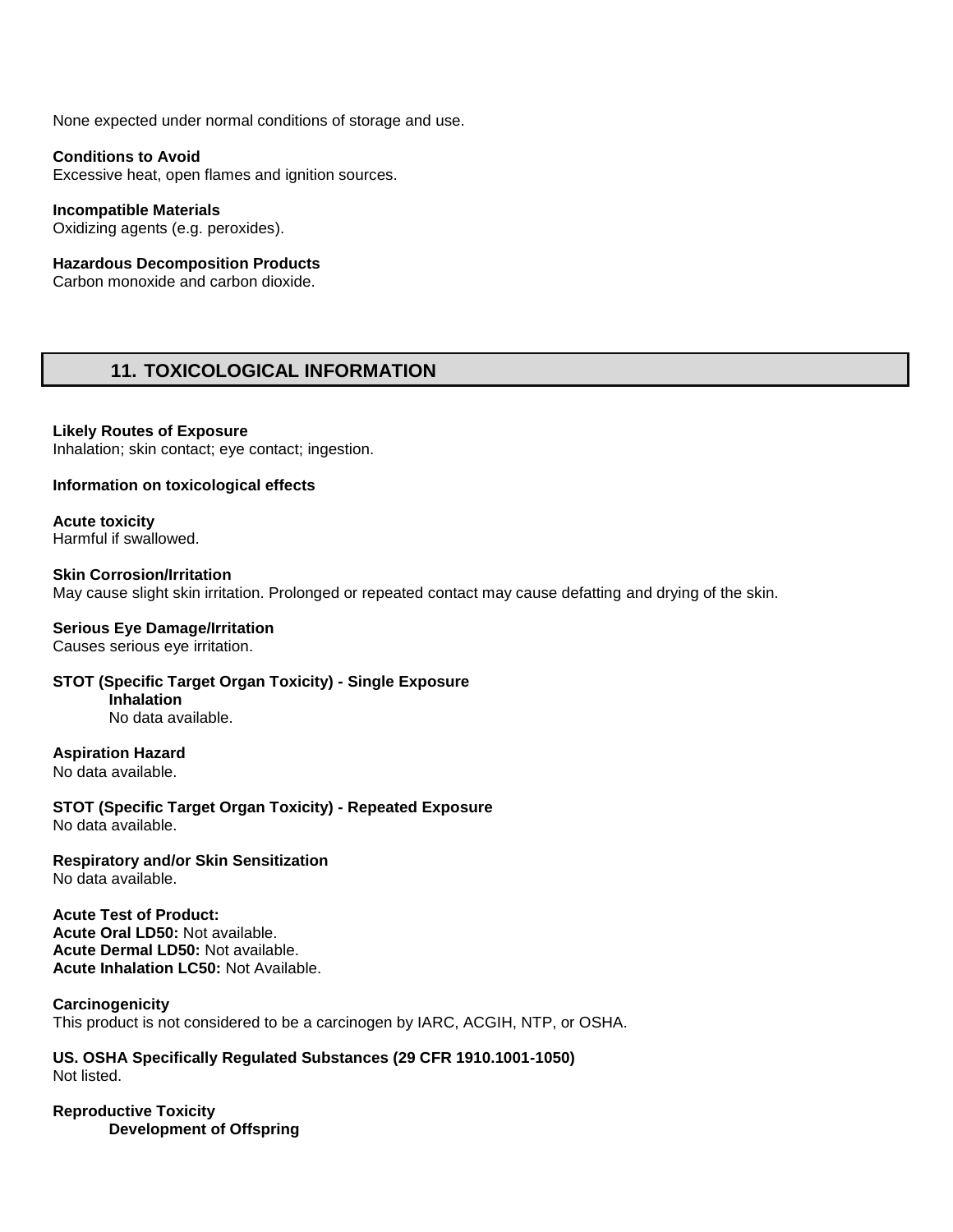This product is not expected to cause developmental effects. **Sexual Function and Fertility**  This product is not expected to cause reproductive effects.

#### **Germ Cell Mutagenicity**

No data available to indicate product or any components present at greater than 0.1% are mutagenic or genotoxic.

#### **Interactive Effects**

No information was located.

#### **Chronic Effects**

Prolonged inhalation may be harmful.

#### **Additional Information:**

No data.

## **12. ECOLOGICAL INFORMATION**

#### **Ecotoxicological Information:**

| Ingredients                                   | <b>Ecotoxicity - Fish</b><br><b>Species Data</b> | <b>Acute Crustaceans</b><br><b>Toxicity:</b> | Ecotoxicity-<br><b>Freshwater Algae Data</b> |
|-----------------------------------------------|--------------------------------------------------|----------------------------------------------|----------------------------------------------|
| Proprietary Component,<br><b>Trade Secret</b> | Not available                                    | Not Available                                | Not Available                                |
| Sodium (C14-16) alpha olefin<br>sulfonate     | Not available                                    | Not Available                                | Not Available                                |
| Alkyl (C10-16)<br>Benzenesulfonic acid        | Not available                                    | Not available                                | Not available                                |
| Proprietary Component,<br><b>Trade Secret</b> | Not Available                                    | Not Available                                | Not Available                                |
| Amines, C12-18-alkyldimethyl                  | Not Available                                    | Not Available                                | Not Available                                |

#### **Other Information:**

Do not allow product or runoff from fire control to enter storm or sanitary sewers, lakes, rivers, streams or public waterways. Block off drains and ditches. Spill areas must be cleaned and restored to original condition or to the satisfaction of authorities. May be harmful to aquatic life. Biodegrades (slow). Rapid volatilization. Not expected to bioconcentrate.

## **13. DISPOSAL CONSIDERATIONS**

#### **Disposal Methods**

Recommended disposal methods are for the product, as sold. (Used material may contain other hazardous contaminants). The required hazard evaluation of the waste and compliance with the applicable hazardous waste laws are the responsibility of the user.

Burn in an approved incinerator according to federal, provincial/state, and local regulations.

Empty containers retain product residue. Follow label warnings even if container appears to be empty. The container for this product can present explosion or fire hazards, even when emptied. Do not cut, puncture, or weld on or near this container.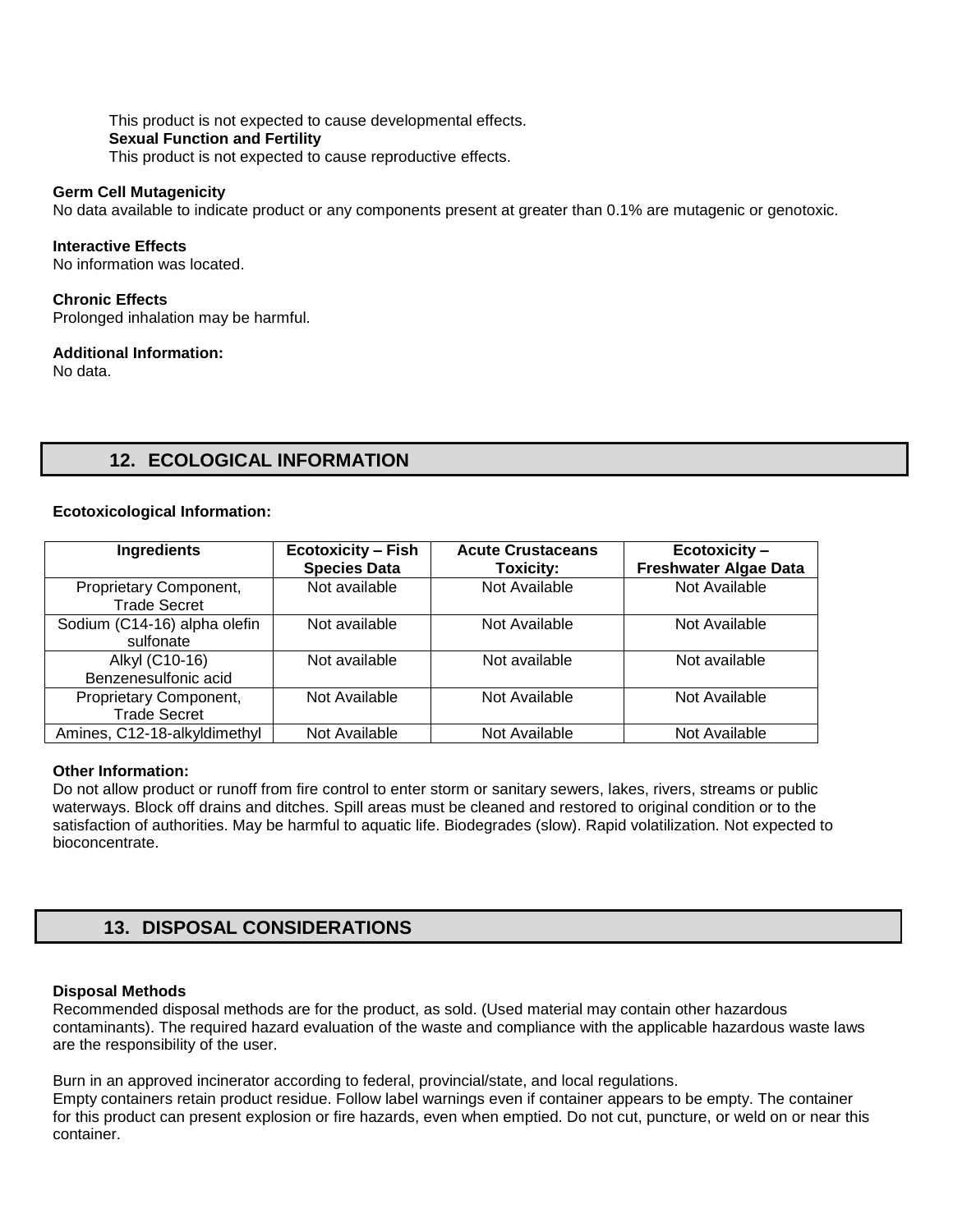## **14. TRANSPORT INFORMATION**

**DOT (U.S.): DOT Shipping Name:** Not Regulated. **DOT Hazardous Class** Not Applicable. **DOT UN Number:** Not Applicable. **DOT Packing Group:** Not Applicable. **DOT Reportable Quantity (lbs):** Not Available. **Marine Pollutant:** No.

**TDG (Canada): TDG Shipping Name:** Not Regulated. **Hazard Class:** Not Applicable. **UN Number:** Not Applicable. **Packing Group:** Not Applicable. **Marine Pollutant:** No.

**Special Precautions for User** Not applicable

**Transport in Bulk According to Annex II of MARPOL 73/78 and the IBC Code**  Not applicable

# **15. REGULATORY INFORMATION**

#### **Canada**

**WHMIS Classification**  D2B TOXIC MATERIALS

This product has been classified in accordance with the hazard criteria of the Controlled Products Regulations and the SDS contains all of the information required by the Controlled Products Regulations.

#### **Domestic Substances List (DSL) / Non-Domestic Substances List (NDSL)**

All components of this product are either on the Domestic Substances List (DSL), the Non-Domestic Substances List (NDSL) or exempt. **Note:** Not available.

### **16. OTHER INFORMATION**

| <b>Additional Information:</b> | This product has been classified in accordance with the Globally Harmonized System of<br>Classification and Labeling of Chemicals (GHS) and the SDS contains all the information<br>required by the Hazardous Products Regulations (HPR). |
|--------------------------------|-------------------------------------------------------------------------------------------------------------------------------------------------------------------------------------------------------------------------------------------|
| Prepared by:                   | The Environmental, Health and Safety Department of Genesis Chemicals Ltd                                                                                                                                                                  |